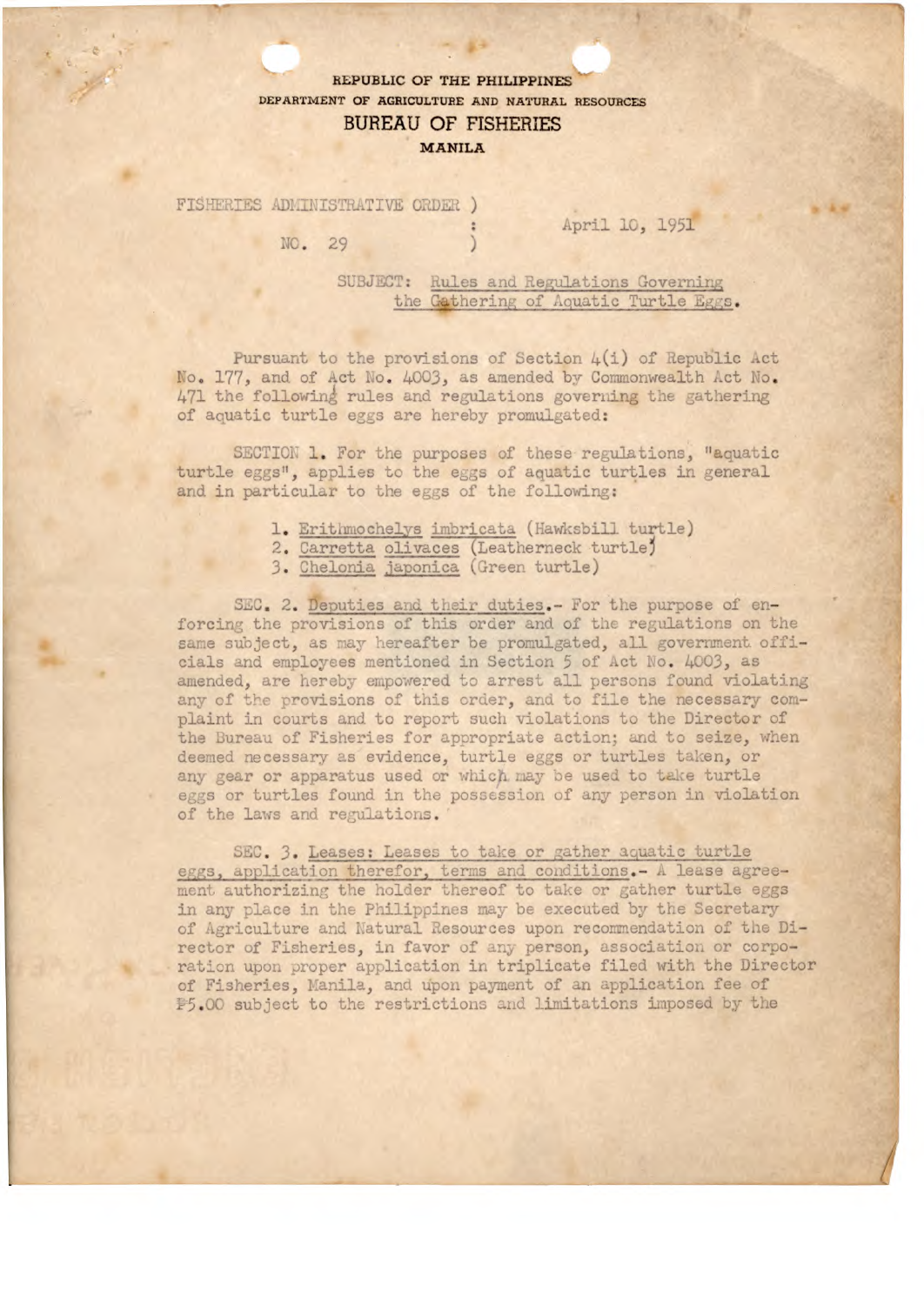Fisheries Act, and the rules and regulations promulgated thereunder. PROVIDED, That no such lease contract shall be issued to any person, association or corporation who does not possess the qualifications provided for by law; nor such a lease contract be issued to any person, association or corporation twice convicted of the offense provided in Article IX of Act No. 4003, as amended, and of Fisheries Administrative Order No. 23. The making of any false statement in the application shall subject the offender to the refection or cancellation of his lease, in addition to other penalties provided therefor.

The lease executed hereunder shall run from year to year from the date of. issue; shall not be transferable and may be renewed or extended for a longer period but. the total period shall not exceed twenty (20) Years. All these grants shall be subject to such conditions or restrictions as may be presdribed by the Secretary of Agriculture and Natural Resourdes.

SEC. *4.* Persons and corporations eligible for **leases.**- Leases for the gathering of turtle eggs under this Order, may he issued to the follwing:

a. Citizens of the Philippines or of the United States.

b. Associations or corporations duly registered or incorporated under the laws of the Philippine Islands or of the United States or of any State thereof and authorized to transact business in the Philippine <sup>1</sup>slands, and at least 60 per cent of whose capital stock or interest in said captial stock belongs wholly to citizens of the Philippine Islands or of the United States.

SEC. 5. Special permit.- Special permits may be granted upon payment of a fee of P5.00 by the Secretary of Agriculture and Natural Resources to any qualified person, association or corporation of good repute authorizing the holder thereof to gather turtle eggs for scientific, educational or personal purposes or for propagation. such permit shall remain in force for a period of 3 months from the date of issue; shall be non-transferable; and shall be subject to such pther restrictions as may be imposed by the Secretary of Agriculture and Natural Resources. The taking or using of turtle eggs and their gathering by the holder of such permit for purposes other than those mentioned above shall be sufficient cause for the cancellation of the special permit and shall subject the offender to the same penalty as if he had no special. permit. At the expiration of the term of the special permit, it shall be returned to the offidial who issued the same and it shall be kept on file and marked "Cancelled".

SEC. 6. Holders of lease agreements for gathering turtle eggs to carry same at all times.- All holders of lease contracts

F40 NO. 29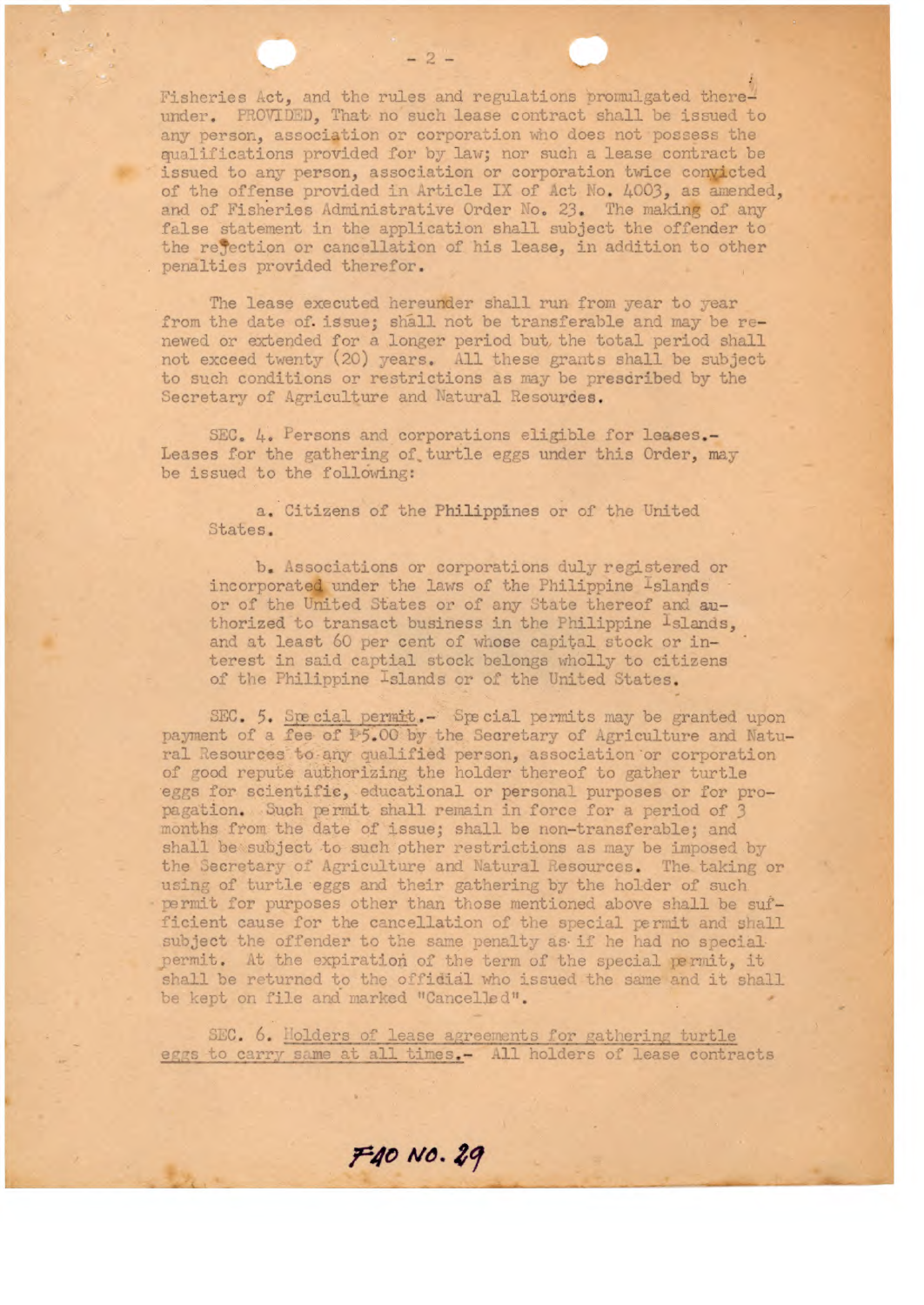granted under this order must at all times carry the same ready to exhibit the same upon demand by any officer designated under Section 2 hereof. Failure to comply with this requirement shall cause the cancellation of the lease contract. Should any such lease agreement be fonnd with defaced, erased, or illegible date of issue, they shall be seized at once by the first peace officer or other authorized person who becomes aware of this fact, and said lease agreement shall be declared null and void.

 $-3-$ 

SEC. 7. Restrictions.- The Secretary of Agriculture and Natural Resources may impose restrictions upon the number of leases which may be issued for the gathering of turtle eggs, which restrictions may be made generally applicable in all-the Philippines, or be limited to particular area or areas. The Secretary may also cause any application for lease to he refused, or order the cancellation of any lease, when, in his opinion, the public interest so requires. The action of the Secretary under this section shall be final.

SEC. 8. Fees: Scale of annual concession fee.- The annual concession fee for gathering turtle eggs shall not be less than 4,000.00 per lineal kilometer of coast line. Quarterly installments on or before the 15th of the first month of every quarter may be allowed. Failure of the lessee to pay the concession fees due shall be sufficient cause for the confiscation of the bond deposit and the termination of the lease.

SEC. 9. Bond to guarantee good faith of lessee.- A minimum cash or surety bond of P3,000.00 shall he deposited by the lessee with the Director of Fisheries as a guarantee of good faith and satisfactory compliance with the terms and conditions of the lease. Failure of the proposed lessee to file such a bond as herein required within thirty (30) days from the date of notification, will be sufficient cause for rejecting the application, unless the applicant has sufficient grounds or satisfactory reasons for the delay in filing the bond; in *which case* the application may be reinstated, if it is filed within 30 days from receipt of a copy of the order of rejection.

SEC. 10. Record of turtle eggs gathered.- The lessee shall keep a daily record of the quality and quantity of turtle eggs gathered. Such record shall be subject to examination and verification by any fishery officer or by any deputy authorized under Section 2 hereof.

SEC. 11. Shipment of turtle eggs.- Any shipment of turtle eggs shall be effected only upon proper inspection and verification by any authorized employee of the Bureau of Fisheries or their deputies as authorized under Section 2 hereof.

**14O ivo.Z**